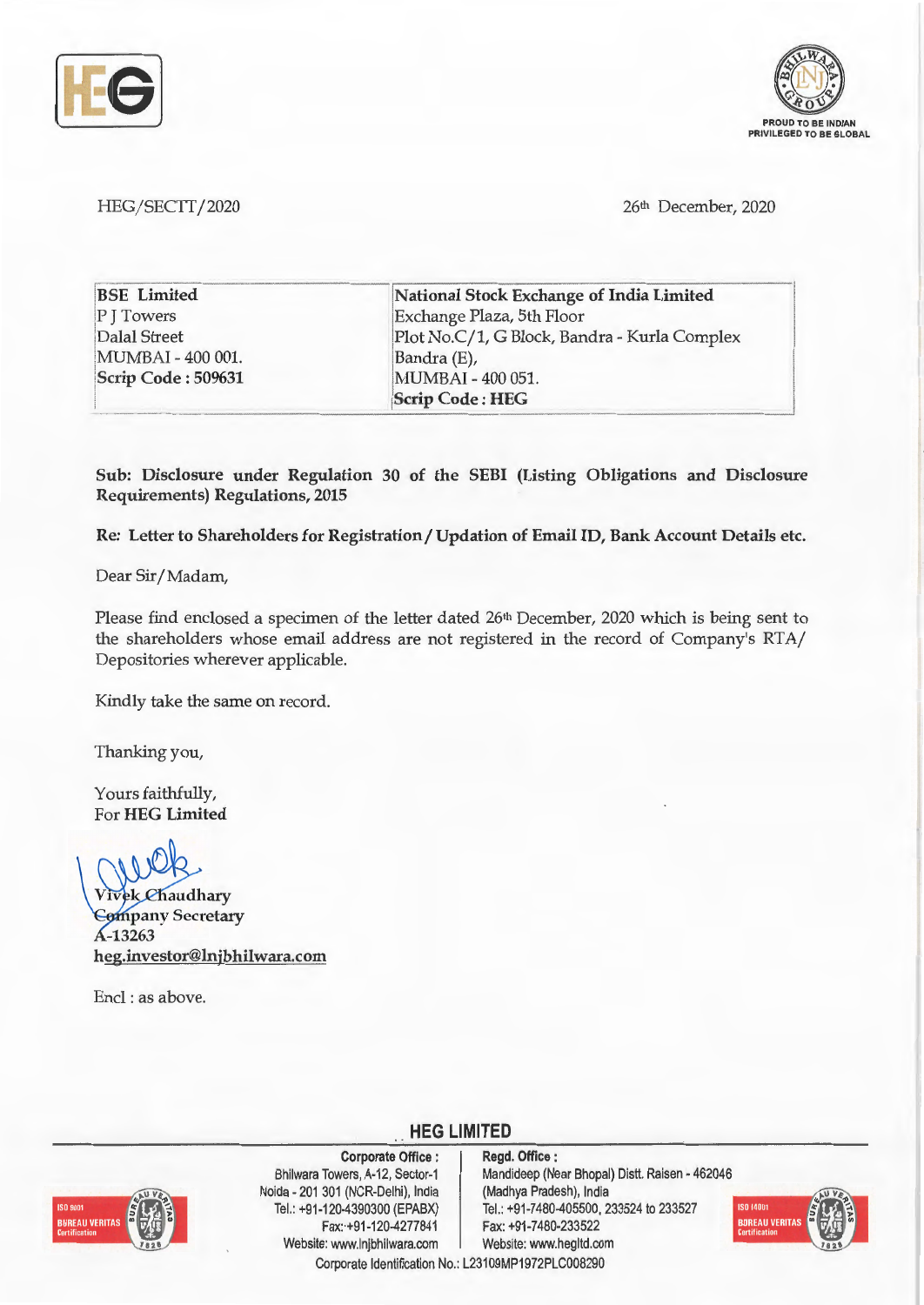

## **HEG LIMITED**



**CIN L23109MP1972PLC008290**  Registered Office: Mandideep (Near Bhopal), Distt. Raisen - 462 046, (M.P.), Phone: 07480-233524, 233525, Fax: 07480-233522 **Corporate Office: Bhilwara Towers, A-12, Sector - 1, Noida - 201 301 (U.P.),** Phone: 0120- 4390300 (EPABX), Fax: 0120-4277841 E-mail: heg. investor@lnjbhilwara.com; Website: www.hegltd .com

| Folio No./DP ID-CLID: |  |
|-----------------------|--|
| Name                  |  |
| <b>Address</b>        |  |

Dear Member,

Date : 26/12/2020

## **Subject: Service of Documents through Electronic mode Re: Registration** / **Updation of Email ID, Bank Account Details etc.**

## Trust you are staying safe!

Please note that in furtherance of Go-Green initiative of the Government and in the interest of members of the Company, the Company requests to register your email addresses and bank account particulars to enable the Members and other persons entitled so to receive the shareholders communications, if any in electronic form and dividend if any declared by the Company from time to time to directly credit to the respective bank account.

Registering e-mail address will help in better communication between Company and you as an valuable stakeholder and most importantly save environment by reducing use of paper. Also, all communications sent via electronic mode are fast and much more reliable way of sending documents in the right hands. Accordingly, we urge the Members for registration and / or updation of their email id and their bank account details.

The Company shall, accordingly, send all notices and documents like General Meeting Notices (including AGM), Financial Statements, Directors' Report, Auditors' Report, Postal Ballot Papers and other communications to the Members through electronic mode, at the registered email addresses as furnished by you.

Please also note that the Members who have not provided their email address will not be able to get the shareholders communications, if any in electronic form. However the same will be available on the website of the Company, BSE Limited and National Stock Exchange of India Limited.

Members are requested to provide their email addresses and bank account details for registration to MCS Share Transfer Agent Limited, Registrar and Transfer Agent (RTA) of the Company or Depository Participant (DP). The process of registering the same is mentioned below: